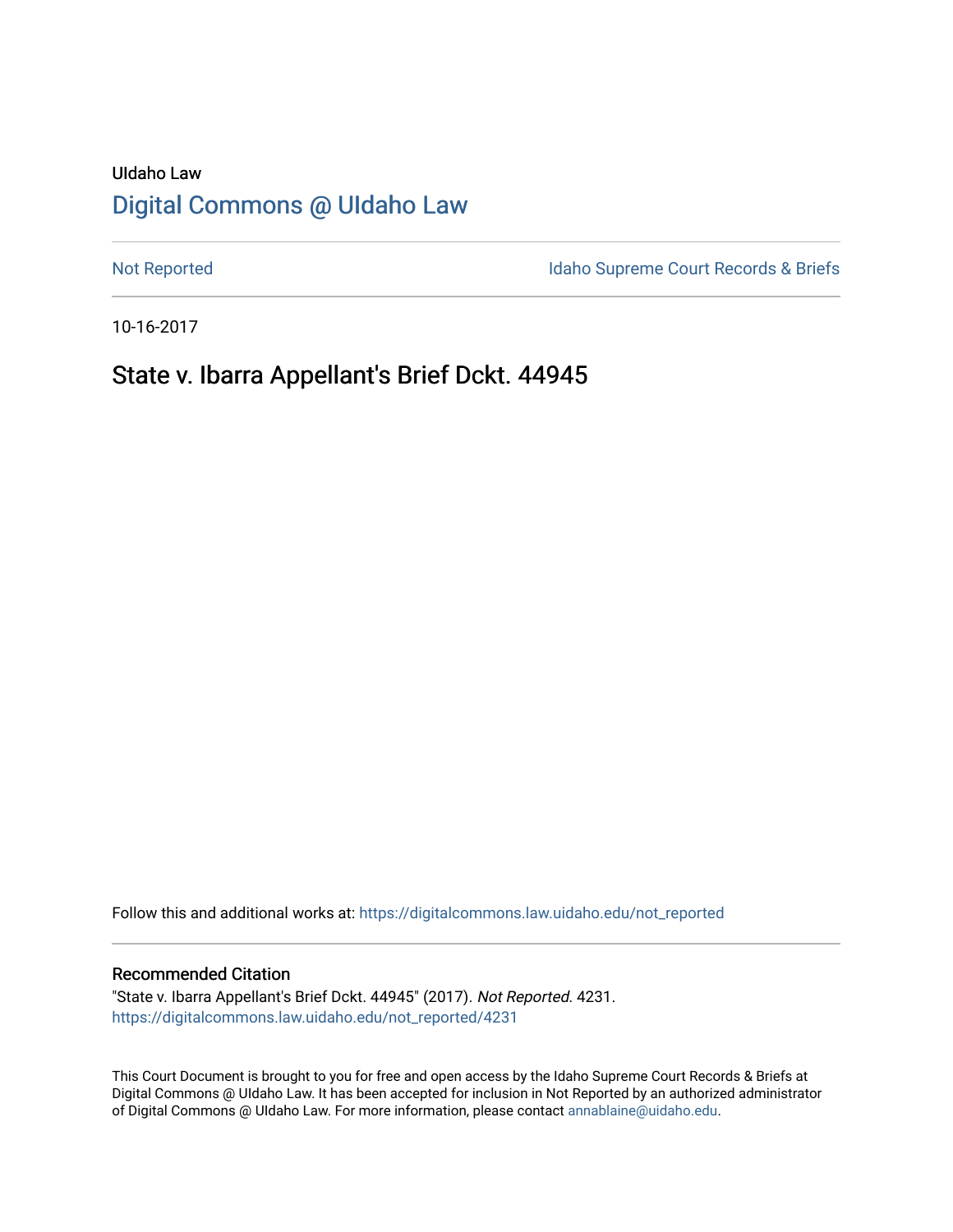### **IN THE SUPREME COURT OF THE STATE OF IDAHO**

| <b>STATE OF IDAHO,</b>                     | NOS. 44945, 44946 & 44947                                                    |
|--------------------------------------------|------------------------------------------------------------------------------|
| <b>Plaintiff-Respondent,</b>               | <b>CANYON COUNTY</b><br>NOS. CR 2016-11195, CR 2016-11241 &<br>CR 2016-12526 |
| $\mathbf{v}$ .                             |                                                                              |
| <b>JESSICA JEAN IBARRA,</b><br>aka DELEON, | <b>APPELLANT'S BRIEF</b>                                                     |
| Defendant-Appellant.                       |                                                                              |

### **BRIEF OF APPELLANT** \_\_\_\_\_\_\_\_\_\_\_\_\_\_\_\_\_\_\_\_\_\_\_\_

\_\_\_\_\_\_\_\_\_\_\_\_\_\_\_\_\_\_\_\_\_\_\_\_

**APPEAL FROM THE DISTRICT COURT OF THE THIRD JUDICIAL DISTRICT OF THE STATE OF IDAHO, IN AND FOR THE COUNTY OF CANYON**

\_\_\_\_\_\_\_\_\_\_\_\_\_\_\_\_\_\_\_\_\_\_\_\_

**HONORABLE JUNEAL C. KERRICK District Judge**

\_\_\_\_\_\_\_\_\_\_\_\_\_\_\_\_\_\_\_\_\_\_\_\_

**ERIC D. FREDERICKSEN KENNETH K. JORGENSEN State Appellate Public Defender Deputy Attorney General I.S.B. #6555 Criminal Law Division**

**BRIAN R. DICKSON Boise, Idaho 83720-0010 Deputy State Appellate Public Defender (208) 334-4534 I.S.B. #8701 322 E. Front Street, Suite 570 Boise, Idaho 83702 Phone: (208) 334-2712 Fax: (208) 334-2985 E-mail: documents@sapd.state.id.us**

**ATTORNEYS FOR ATTORNEY FOR DEFENDANT-APPELLANT PLAINTIFF-RESPONDENT**

**P.O. Box 83720**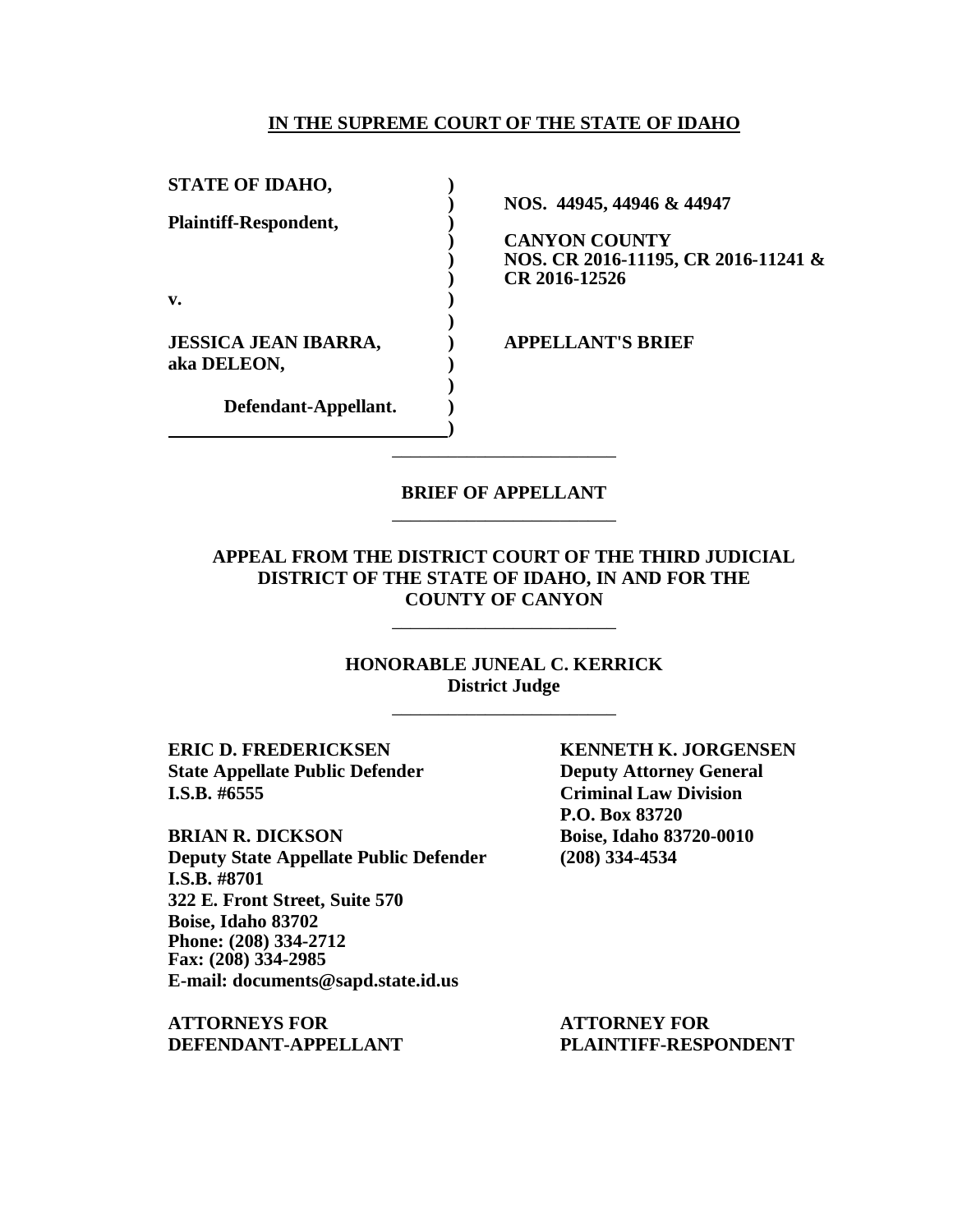# **TABLE OF CONTENTS**

# PAGE

|    | Statement of the Facts and                                                                                                                           |
|----|------------------------------------------------------------------------------------------------------------------------------------------------------|
|    |                                                                                                                                                      |
|    |                                                                                                                                                      |
| I. | The Prosecutor Committed Misconduct By Eliciting Opinion<br>Testimony About Ms. Ibarra's Guilt In Regard To The                                      |
|    |                                                                                                                                                      |
|    |                                                                                                                                                      |
|    | C. The Prosecutor's Improper Eliciting Of The Officer's Opinion About<br>The Ms. Ibarra's Guilt Was Misconduct, And That Misconduct                  |
|    | The Prosecutor's Misconduct Violated Ms. Ibarra's Unwaived<br>1.<br>Constitutional Due Process Right To A Fair Trial In A Fair                       |
|    | 2.                                                                                                                                                   |
|    | 3. There Is A Reasonable Possibility The Prosecutor's Misconduct                                                                                     |
|    | II. The District Court Erred By Admitting Propensity Evidence When The<br>State Failed To Provide The Written Notice Required Under I.R.E. 404(b) 10 |
|    |                                                                                                                                                      |
|    |                                                                                                                                                      |
|    | C. Since The State Did Not Provide The Required Written Notice, The<br>Evidence Relating To The Tests On The Pipe Is Inadmissible In                 |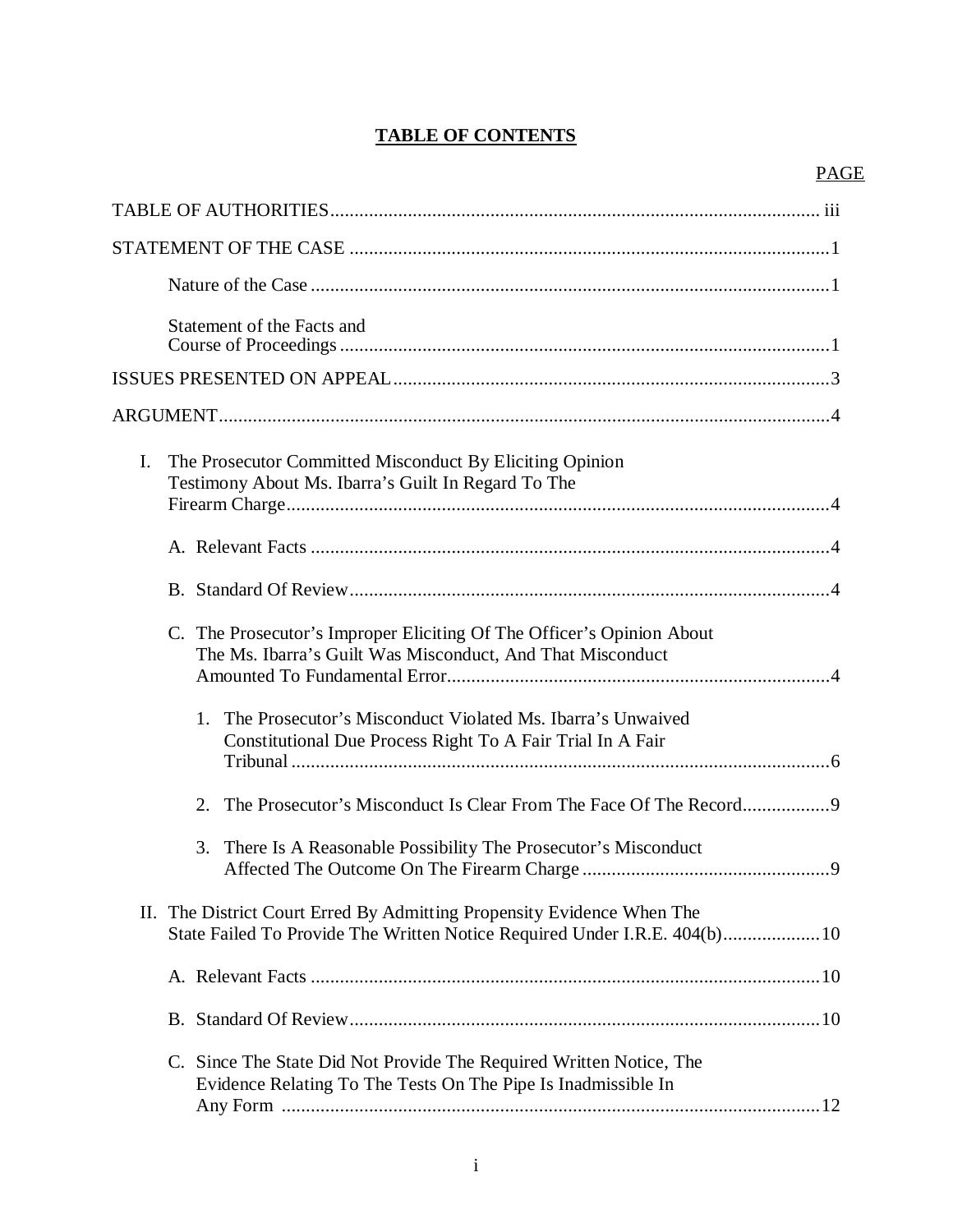| C. The Prosecutor's Unsworn Statement Does Not Constitute Sufficient<br>Evidence Upon Which The Restitution Award Could Be Based 14 | III. The District Court Abused Its Discretion By Ordering Restitution Which<br>Was Solely Based On The Prosecutor's Unsworn Statement, Not On |  |  |  |  |
|-------------------------------------------------------------------------------------------------------------------------------------|-----------------------------------------------------------------------------------------------------------------------------------------------|--|--|--|--|
|                                                                                                                                     |                                                                                                                                               |  |  |  |  |
|                                                                                                                                     |                                                                                                                                               |  |  |  |  |
|                                                                                                                                     |                                                                                                                                               |  |  |  |  |
|                                                                                                                                     |                                                                                                                                               |  |  |  |  |
|                                                                                                                                     |                                                                                                                                               |  |  |  |  |
|                                                                                                                                     |                                                                                                                                               |  |  |  |  |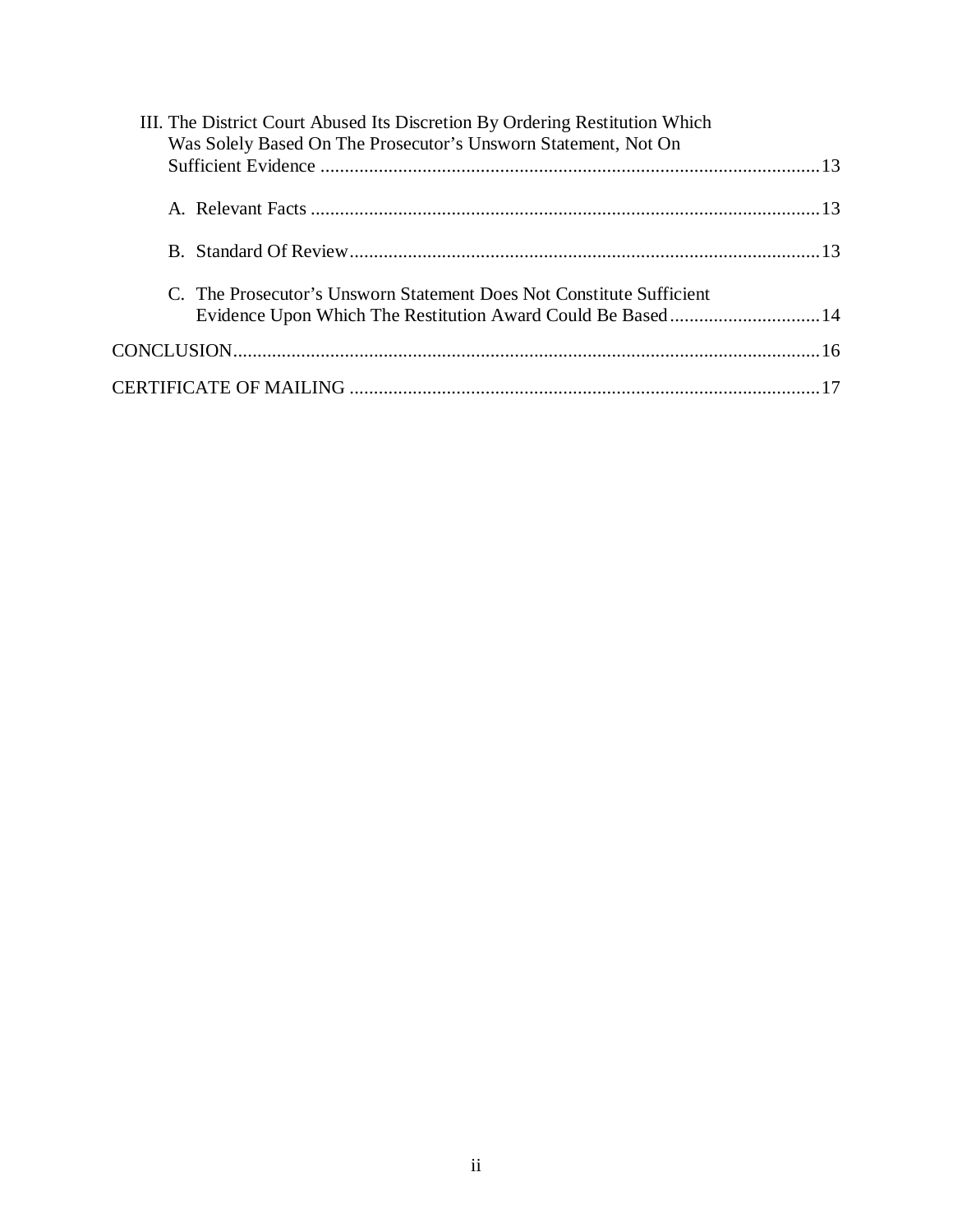# **TABLE OF AUTHORITIES**

# **Cases**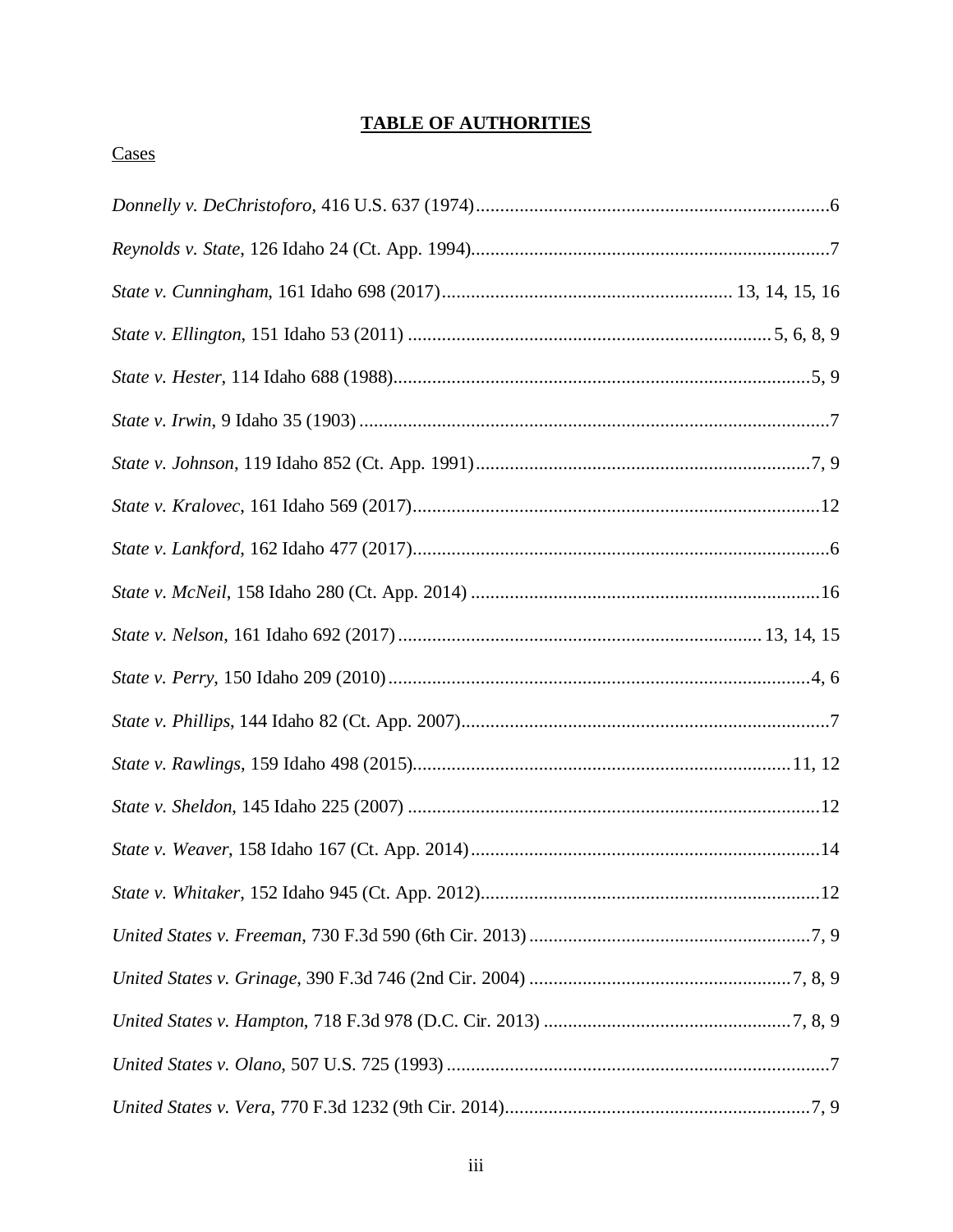# **Statutes**

# Rules

|--|--|--|--|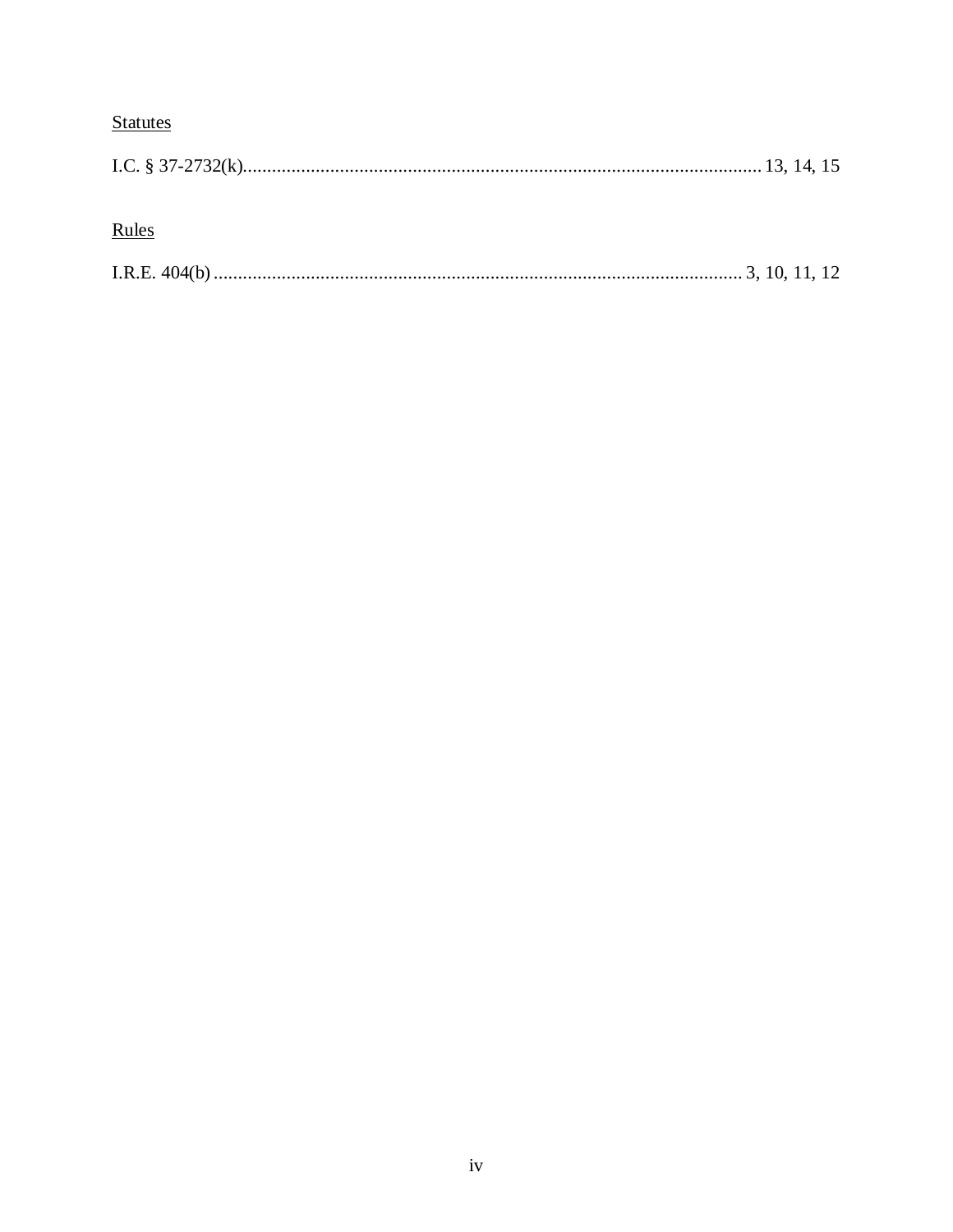#### STATEMENT OF THE CASE

#### Nature of the Case

Jessica Ibarra contends that the prosecutor committed misconduct amounting to fundamental error by twice asking one of the officers to give his opinion about her guilt even though the district court had already sustained an objection to a third such question. Ms. Ibarra also contends that the district court erred by admitting propensity evidence because the State did not provide the requisite written notice of its intent to introduce that evidence. Finally, she asserts that the district court abused its discretion by entering a restitution award which was solely based on the prosecutor's unsworn statement, not on substantial evidence.

Accordingly, this Court should vacate her judgments of conviction and remand these cases for a new trial. Alternatively, it should vacate the portions of the restitution order which are not supported by substantial evidence.

### Statement of the Facts and Course of Proceedings

Given the number and diversity of the errors in this case, to promote clarity, the facts relevant to the specific issues will be set forth in the respective sections of the brief. Generally though, Ms. Ibarra was a passenger in a car with her then-boyfriend, and they were pulled over when an officer saw him fail to completely stop at a stop sign. (R., p.225.) Subsequent searches of the car and its occupants revealed drugs, paraphernalia, and a gun. (R., pp.225-28.)

A jury ultimately convicted Ms. Ibarra of possession of cocaine (enhanced based on a prior conviction for possession of a controlled substance), unlawful possession of a firearm, misdemeanor possession of marijuana, and misdemeanor possession of paraphernalia.<sup>[1](#page-6-0)</sup>

<span id="page-6-0"></span><sup>&</sup>lt;sup>1</sup> Hereinafter, the charges will be referred to as the "cocaine charge," the "firearm charge," the "marijuana charge," and the "paraphernalia charge," respectively.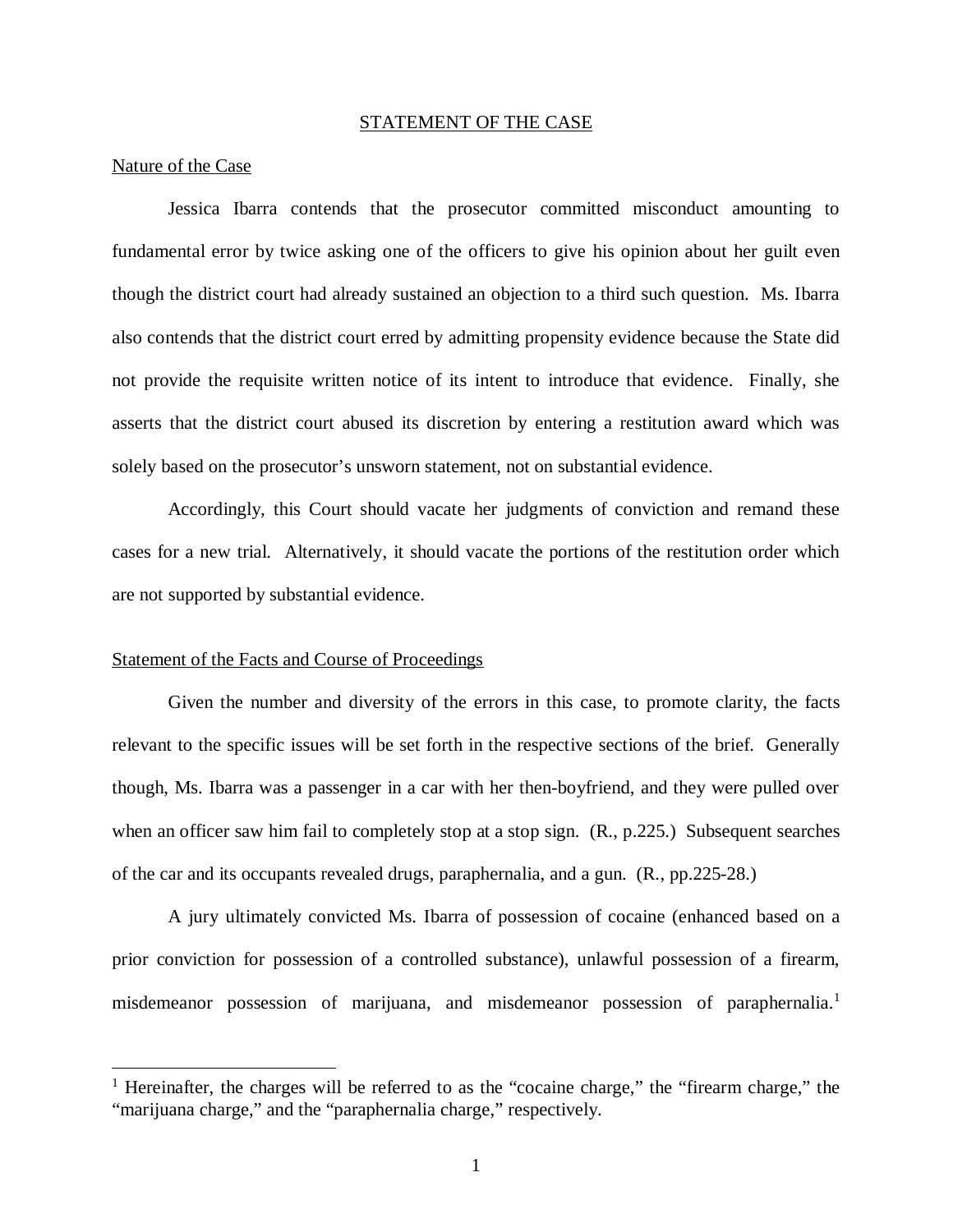(R., pp.324-27.) The district court imposed an aggregate sentence of nineteen years, with six and one-half years fixed, which consisted of: a fourteen-year sentence, with six and one-half years fixed, for the cocaine charge; a consecutive five-year sentence, with zero years fixed, for the firearm charge; and concurrent 180-day sentences for the two misdemeanor charges. (Tr., Vol.1, p.1[2](#page-7-0)0, L.8 - p.121, L.23.)<sup>2</sup> Ms. Ibarra filed notices of appeal timely from the resulting judgments of conviction. (R., pp.75, 83-84, 89-92, 339-44.)

<span id="page-7-0"></span> $2$  The transcripts in this case are provided in three independently bound and paginated volumes. To avoid confusion, "Vol.1" will refer to the volume containing the transcripts of the motion to suppress hearing and sentencing hearing. "Vol.2" will refer to the volume containing the transcript of the first day of the jury trial, and "Vol.3" will refer to the volume containing the transcript of the second day of trial.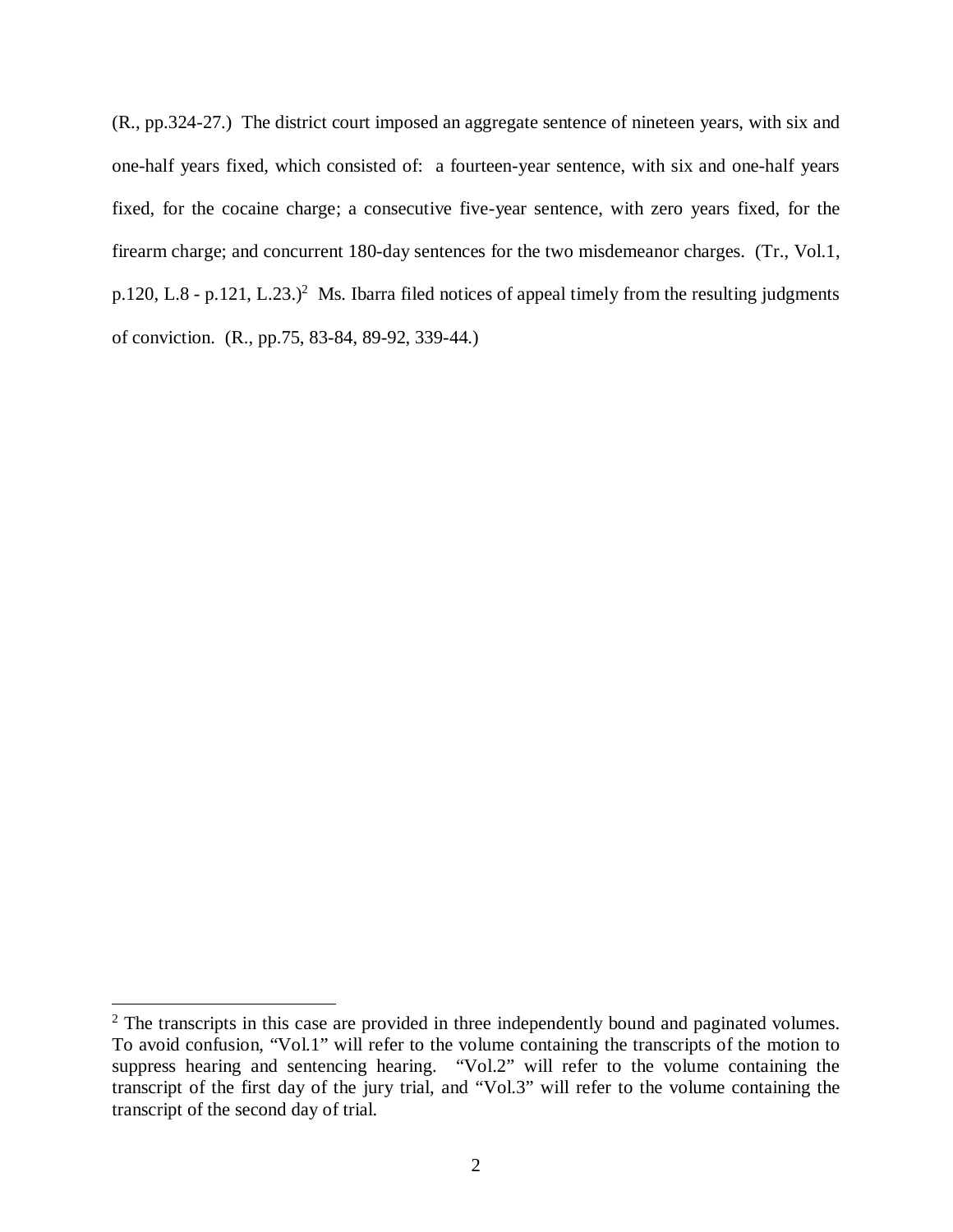# **ISSUES**

- I. Whether the prosecutor committed misconduct by eliciting opinion testimony about Ms. Ibarra's guilt in regard to the firearm charge.
- II. Whether the district court erred by admitting propensity evidence when the State failed to provide the written notice required under I.R.E. 404(b).
- III. Whether the district court abused its discretion by ordering restitution which was solely based on the prosecutor's unsworn statement, not on sufficient evidence.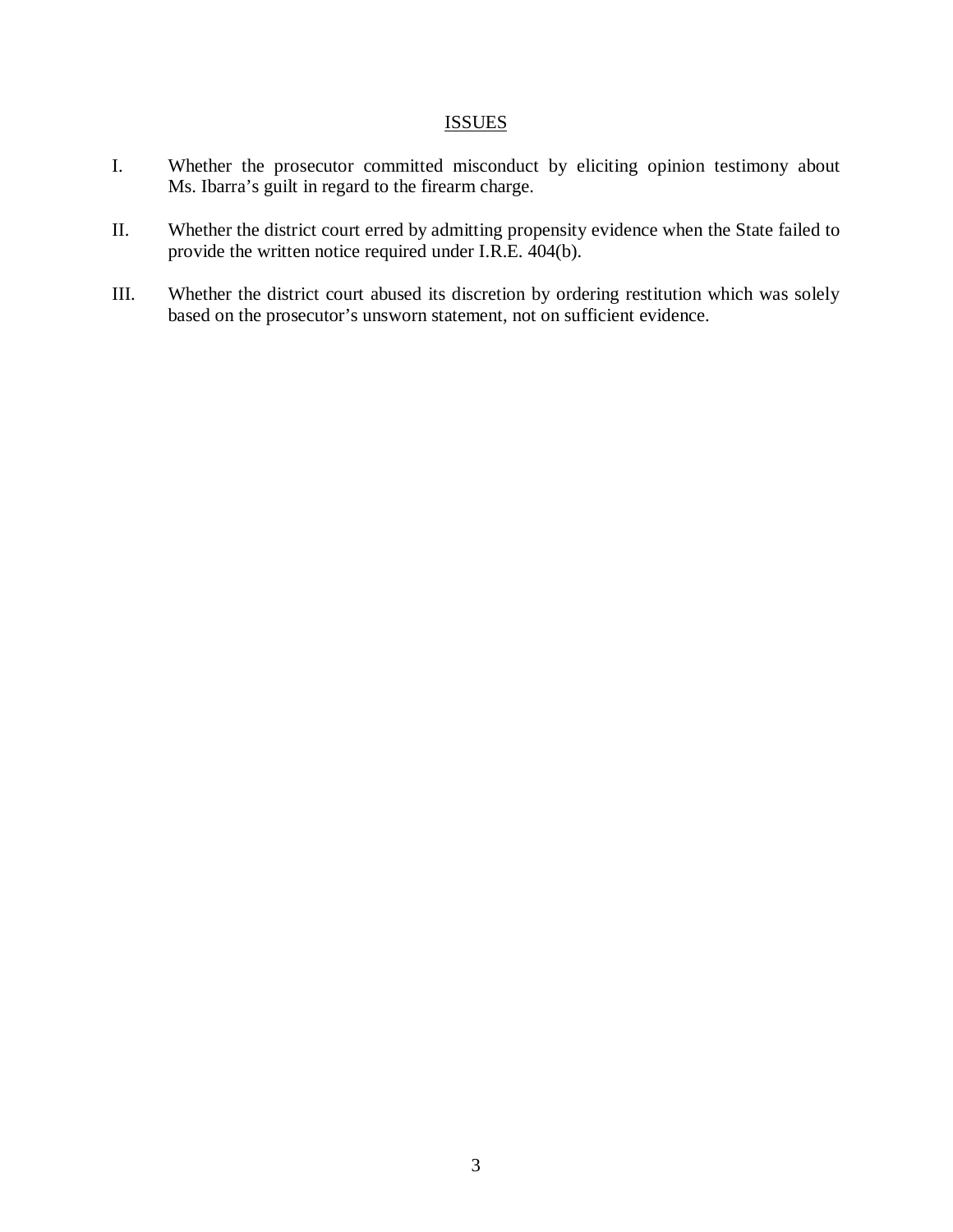#### ARGUMENT

I.

## The Prosecutor Committed Misconduct By Eliciting Opinion Testimony About Ms. Ibarra's Guilt In Regard To The Firearm Charge

#### A. Relevant Facts

During her direct examination of Officer Duke, the prosecutor asked him: "Based on your training and experience, you believed they were both guilty of this [possessing the gun in the car]?" (Tr., Vol.2, p.183, Ls.21-22.) The district court sustained defense counsel's objection to that question. (Tr., Vol.2, p.183, Ls.23-24.) Nevertheless, during her redirect examination, the prosecutor again asked Officer Duke: "If you believed that someone was innocent, would you arrest them?" and "[I]f you believed Jessica did not know about the gun and did not have access to it, would you have arrested her?" (Tr., Vol.2, p.214, Ls.14-15, p.215, Ls.16-18.) The officer answered "No" to both questions without further objection. (*See* Tr., Vol.2, p.214, Ls.14-16, p.215, Ls.16-19.)

#### B. Standard Of Review

When raising claims of unobjected-to error, the appellant must demonstrate that the error affected one of her unwaived constitutional rights, that the error was clear from the face of the record, and that there is a reasonable possibility that the error affected the outcome of the trial. *State v. Perry*, 150 Idaho 209, 226 (2010).

# C. The Prosecutor's Improper Eliciting Of The Officer's Opinion About The Ms. Ibarra's Guilt Was Misconduct, And That Misconduct Amounted To Fundamental Error

A witness's opinion which serves to evaluate the circumstances of the case, or in other words, to weigh the evidence, and thus, "render the same conclusion the jury was asked to render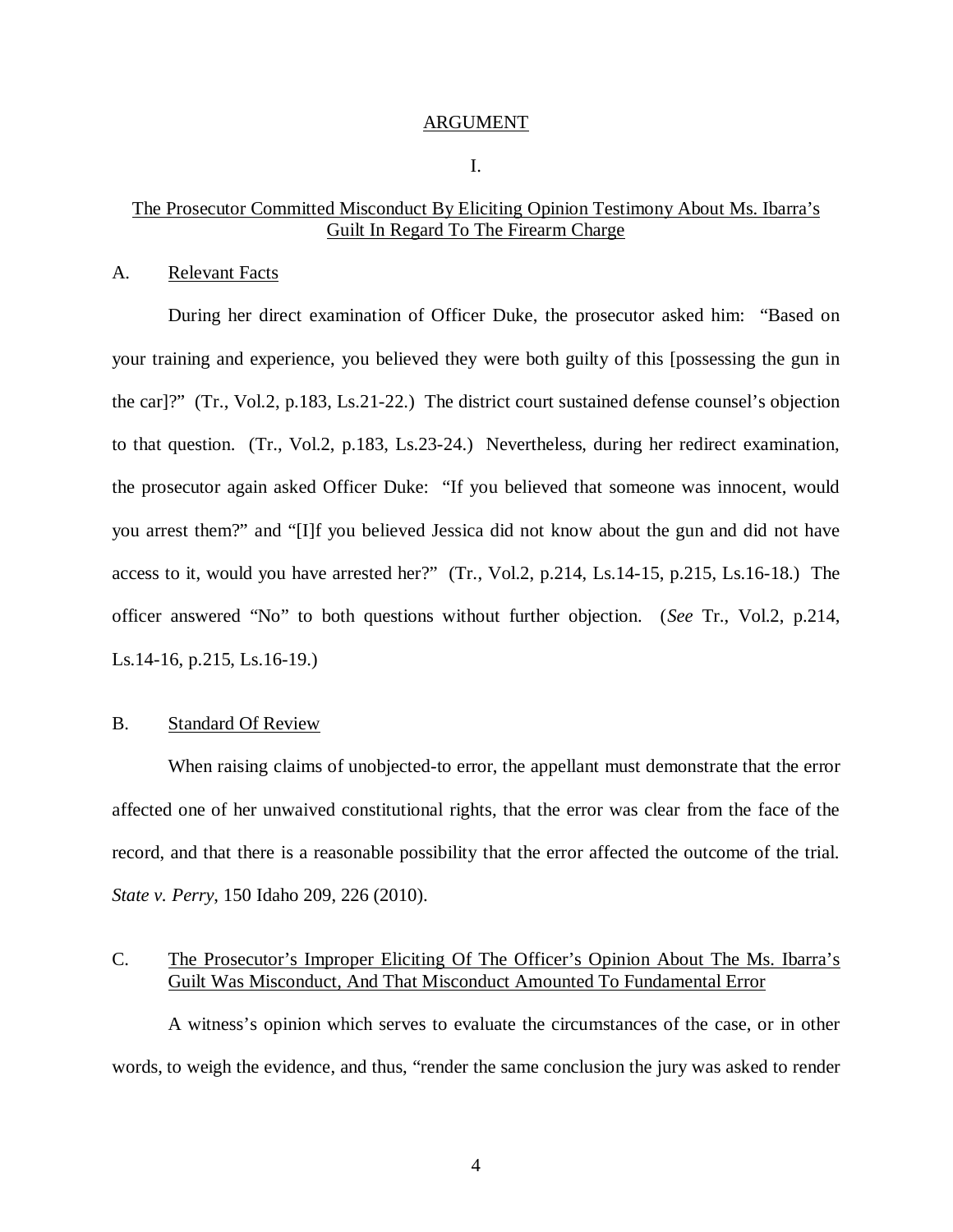by its verdict," is inadmissible. *State v. Hester*, 114 Idaho 688, 696 (1988). This is because such opinions do not speak to a matter that is beyond the common sense, experience, and education of the average juror, and so, such opinions do not "assist" the jury in fulfilling its duties. *See State v. Ellington*, 151 Idaho 53, 66 (2011). Therefore, when the prosecutor attempts to elicit this sort of improper, inflammable, or irrelevant testimony, she commits misconduct. *Id*. at 62.

The questions the prosecutor asked during her redirect examination of Officer Duke do precisely that. She expressly asked Officer Duke to weigh the evidence in regard to the elements of constructive possession of the firearm – whether he "believed Jessica did not know about the gun and did not have access to it." (Tr., Vol.2, p.215, Ls.16-18.) Furthermore, by asking him if he would have still arrested her if he did not believe either of those two facts existed – whether he would have arrested a person if he "believed that someone was innocent" (Tr., Vol.2, p.214, Ls.14-15) – the prosecutor was asking Officer Duke to opine on precisely the same question the jury would be asked to answer in its verdict. (*Compare* R., p.308 (the elements instruction for the firearm charge).) Essentially, the prosecutor was asking Officer Duke the same question she had pointedly asked on direct examination – whether he believed is Ms. Ibarra (along with the driver of the car) was "guilty of this." (Tr., Vol.2, p.183, Ls.21-22.) Such questions about the ultimate issue, as the district court indicated by sustaining the objection to the first such question, are wholly improper. *See, e.g., Ellington*, 151 Idaho at 66; *Hester*, 114 Idaho at 696.

As such, the prosecutor's questions on redirect constitute misconduct. That misconduct is properly challenged in this appeal under the doctrine of fundamental error.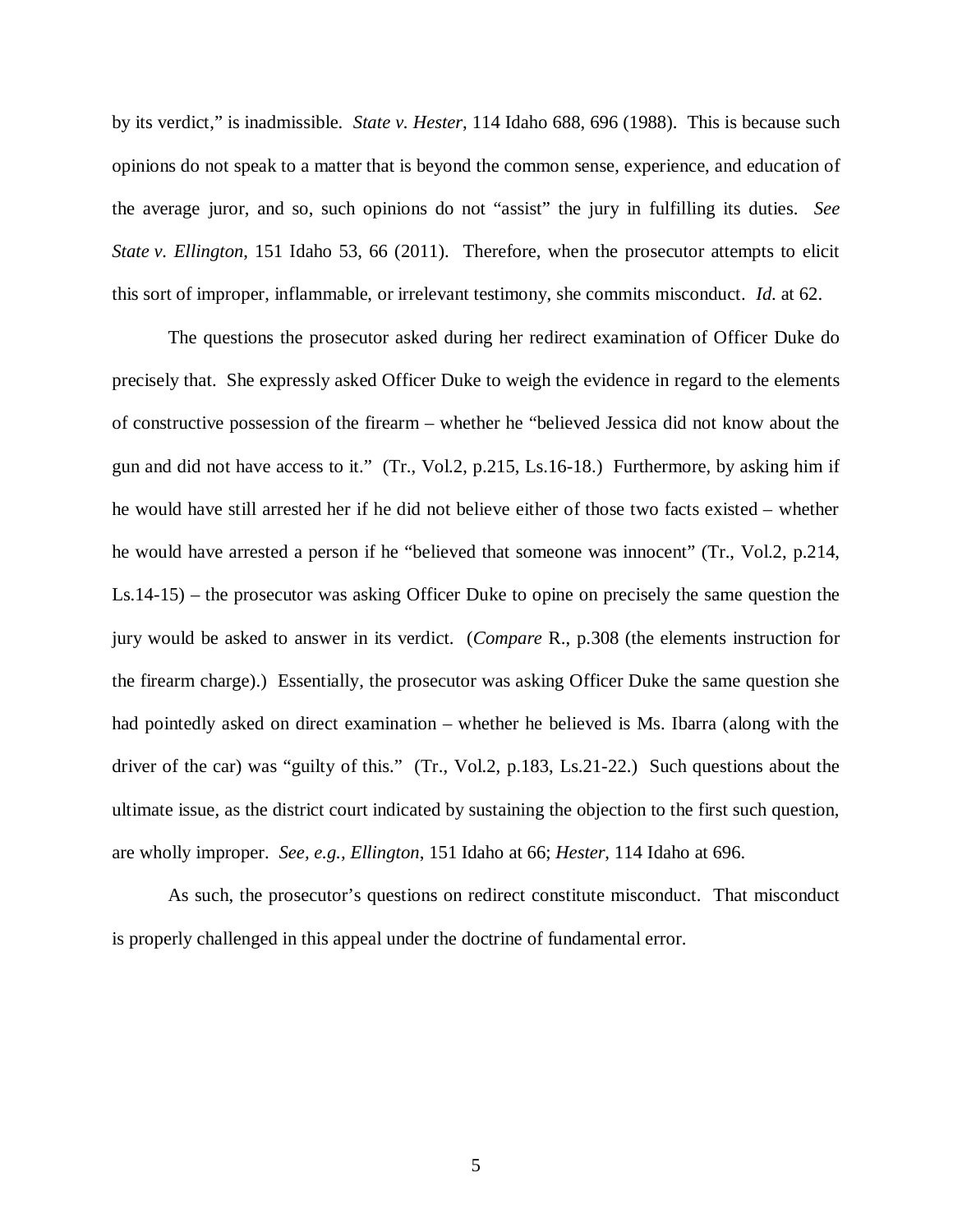# 1. The Prosecutor's Misconduct Violated Ms. Ibarra's Unwaived Constitutional Due Process Right To A Fair Trial In A Fair Tribunal

In regard to the first prong of the *Perry* test, Ms. Ibarra recognizes that not all instances of prosecutorial misconduct involving eliciting improper evidence will rise to the level of constitutional error, but they are not categorically excluded from consideration as fundamental error either. *See State v. Lankford*, 162 Idaho 477, \_\_\_, 399 P.3d 804, 823-24 (2017) ("evidentiary errors do not implicate constitutional considerations unless the error results in the defendant being deprived of his or her Fourteenth Amendment due process right to a fair trial in a fair tribunal") (internal quotation and alterations omitted); *Perry*, 150 Idaho at 227 (indicating that prosecutorial misconduct could "impact[] a defendant's Fourteenth Amendment right to a fair trial); *accord Donnelly v. DeChristoforo*, 416 U.S. 637, 643-45 (1974) (in reviewing a claim of prosecutorial misconduct, the United States Supreme Court explained that "the process of constitutional line drawing in this regard is necessarily imprecise," but it ultimately held that "this incident [of misconduct] made respondent's trial so fundamentally unfair as to deny him due process").

Therefore, it is possible for a situation to arise in which prosecutorial misconduct resulting in the improper admission of evidence reaches such a prejudicial level that it will deprive the defendant of due process and a fair trial, thereby amounting to fundamental error. *See, e.g., Ellington*, 151 Idaho at 65-67 (explaining that, even though no objection was made when the officer gratuitously offered an improper opinion on direct examination,<sup>[3](#page-11-0)</sup> "had Mr. Ellington raised this issue as another instance of prosecutorial misconduct on appeal, we would have found, once again, that the State's conduct was improper"); *United States v. Vera*,

<span id="page-11-0"></span><sup>&</sup>lt;sup>3</sup> The defense attorney in *Ellington* did object when the officer made similar statements during redirect examination. *See Ellington*, 151 Idaho at 66.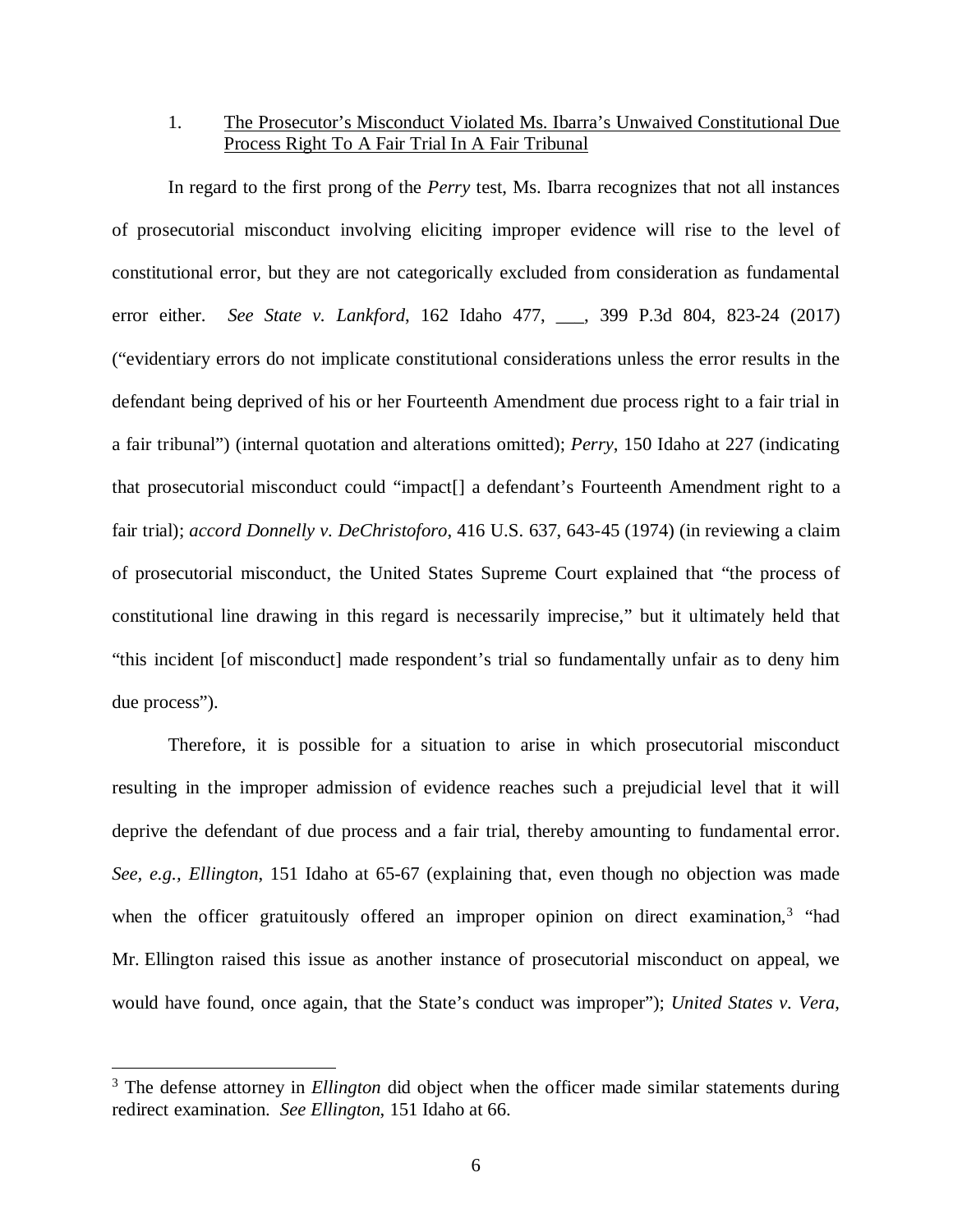770 F.3d 1232, 1243 (9th Cir. 2014) (vacating a conviction under the federal plain error doctrine because, even though it had not been objected-to, the prosecutor had elicited improper opinion testimony from an officer).[4](#page-12-0)

Ms. Ibarra's is one such case. Here, the prosecutor asked the officer to opine on Ms. Ibarra's guilt on three different occasions, and was successful in the latter two efforts. The reason eliciting this sort of opinion testimony is problematic, as numerous courts have recognized, is that jurors may defer to the witness's opinion rather than weighing the evidence themselves. *See, e.g., State v. Johnson*, 119 Idaho 852, 857 (Ct. App. 1991) ("In view of the deference that the jury may have held for the doctor's testimony," his improper opinion testimony about another witness's credibility should have been excluded); *United States v. Freeman*, 730 F.3d 590, 599 (6th Cir. 2013) ("An agent presented to a jury with an aura of expertise and authority increased the risk that the jury will be swayed improperly by the agent's testimony, rather than rely on its own interpretation of the evidence." $)^5$  $)^5$ 

<span id="page-12-0"></span><sup>&</sup>lt;sup>4</sup> Granting relief under the federal plain error doctrine is appropriate when the error "seriously affects the fairness, integrity, or public reputation of the judicial proceedings." *See United States v. Olano*, 507 U.S. 725, 736 (1993). Thus, the decision in *Vera* suggests the misconduct in that case violated the defendant's constitutional right to a fair trial.

<span id="page-12-1"></span><sup>5</sup> *See also Vera*, 770 F.3d at 1243, 1252-53 (vacating portions of a verdict based on the improperly-admitted expert testimony of a federal agent because of the risk the jury deferred to that opinion); *United States v. Hampton*, 718 F.3d 978, 981-82, 984 (D.C. Cir. 2013) (holding the reasonable possibility that the jurors had deferred to an officer's improper opinion testimony meant the error in admitting that testimony was not harmless); *United States v. Grinage*, 390 F.3d 746, 751 (2nd Cir. 2004) (same); *cf. State v. Phillips*, 144 Idaho 82, 87 (Ct. App. 2007) (explaining that prosecutorial misconduct in closing argument is problematic because prosecutors (like the officer in Ms. Ibarra's case) "'occupy an official position, which necessarily leads jurors to give more credence to their statements, action and conduct in the course of the trial and in the presence of the jury than they will counsel for the accused.'") (quoting *State v. Irwin*, 9 Idaho 35, 43-44 (1903)); *Reynolds v. State*, 126 Idaho 24, 30 (Ct. App. 1994) ("Experts often possess special knowledge or training, giving their opinions of credibility great weight in the minds of the jury.")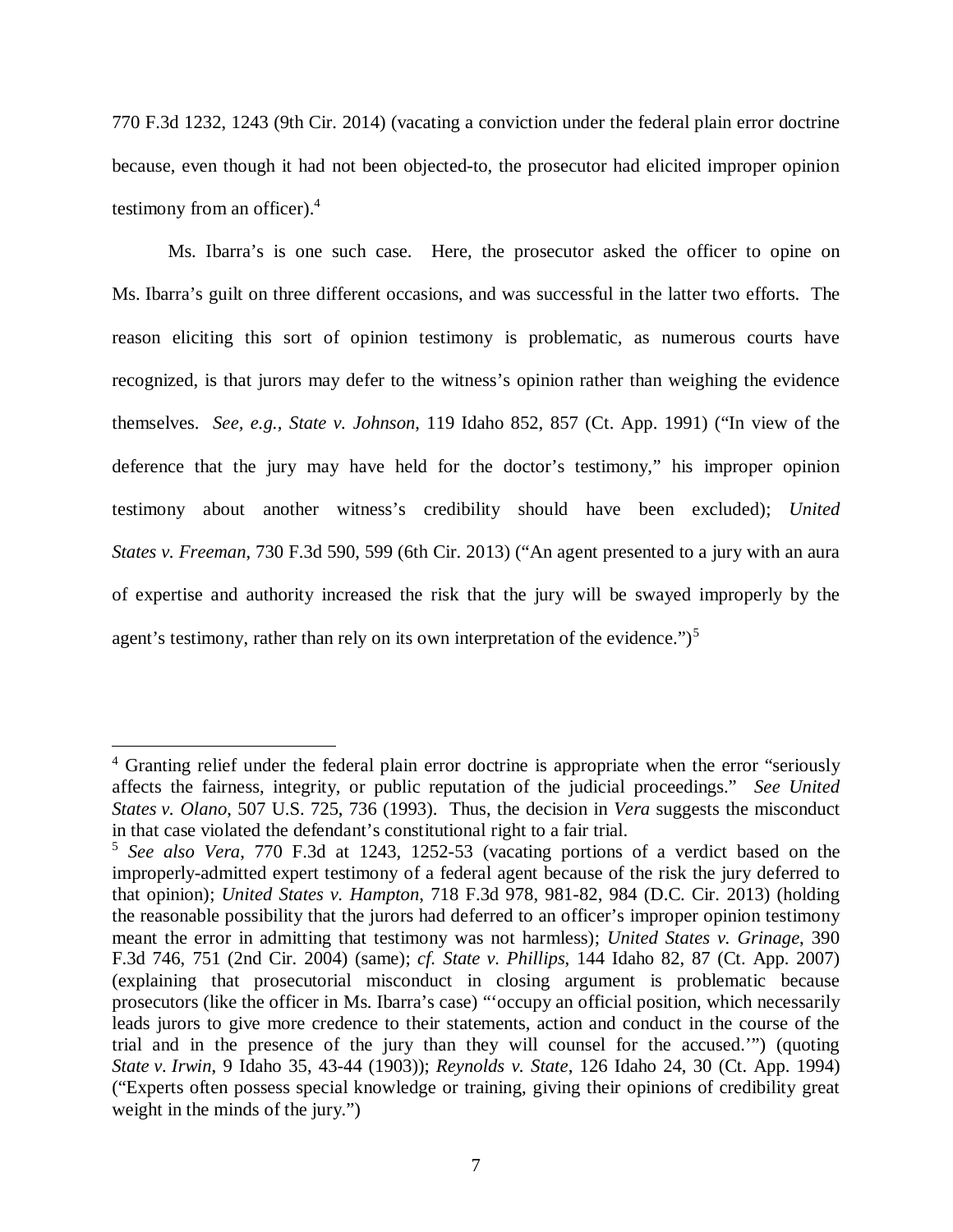This concern is particularly present when the witness in question is a police officer, as jurors are even more likely to defer to an officer's conclusions than to those of other witnesses. *See, e.g., Grinage*, 390 F.3d at 751 (explaining that, since the federal agent's testimony "went to the crux of the Government's case[,] the jury may well have afforded *unusual* authority to the agent, who was presented as having expertise, as well as knowledge beyond that available to the jury") (emphasis added); *Hampton*, 718 F.3d at 981-82 ("Judicial scrutiny of a law-enforcement witness's purported basis for lay opinion *is especially important* because of the risk that the jury will defer to the officer's superior knowledge of the case and past experiences with similar cases") (emphasis added). In essence, as courts have repeatedly recognized, this sort of misconduct drives at the heart of the due process right to a fair trial before a fair tribunal because it effectively causes the jury to cease functioning as a neutral arbiter.

As problematic as that is, the error in this case is actually even more insidious because the prosecutor repeatedly engaged in this misconduct after the district court had sustained an objection to that line of questioning, meaning the misconduct here was even more likely to deprive Ms. Ibarra of her constitutional right to a fair trial. As the Idaho Supreme Court noted in *Ellington*, where the prosecutor also continued to ask improper questions after the district court had sustained an objection to that line of questioning, "[t]he court should not have to lecture the prosecutor in front of the jury in order to get its point across that the current line of questioning is inappropriate and the prosecutor should move on to the next one." *Ellington*, 151 Idaho at 63. Therefore, given the nature of this particular type of misconduct and the repeated efforts to engage in it, the facts of this case present the situation where the prosecutorial misconduct rises to a constitutional violation, depriving Ms. Ibarra of her constitutional due process right to a fair trial in a fair tribunal.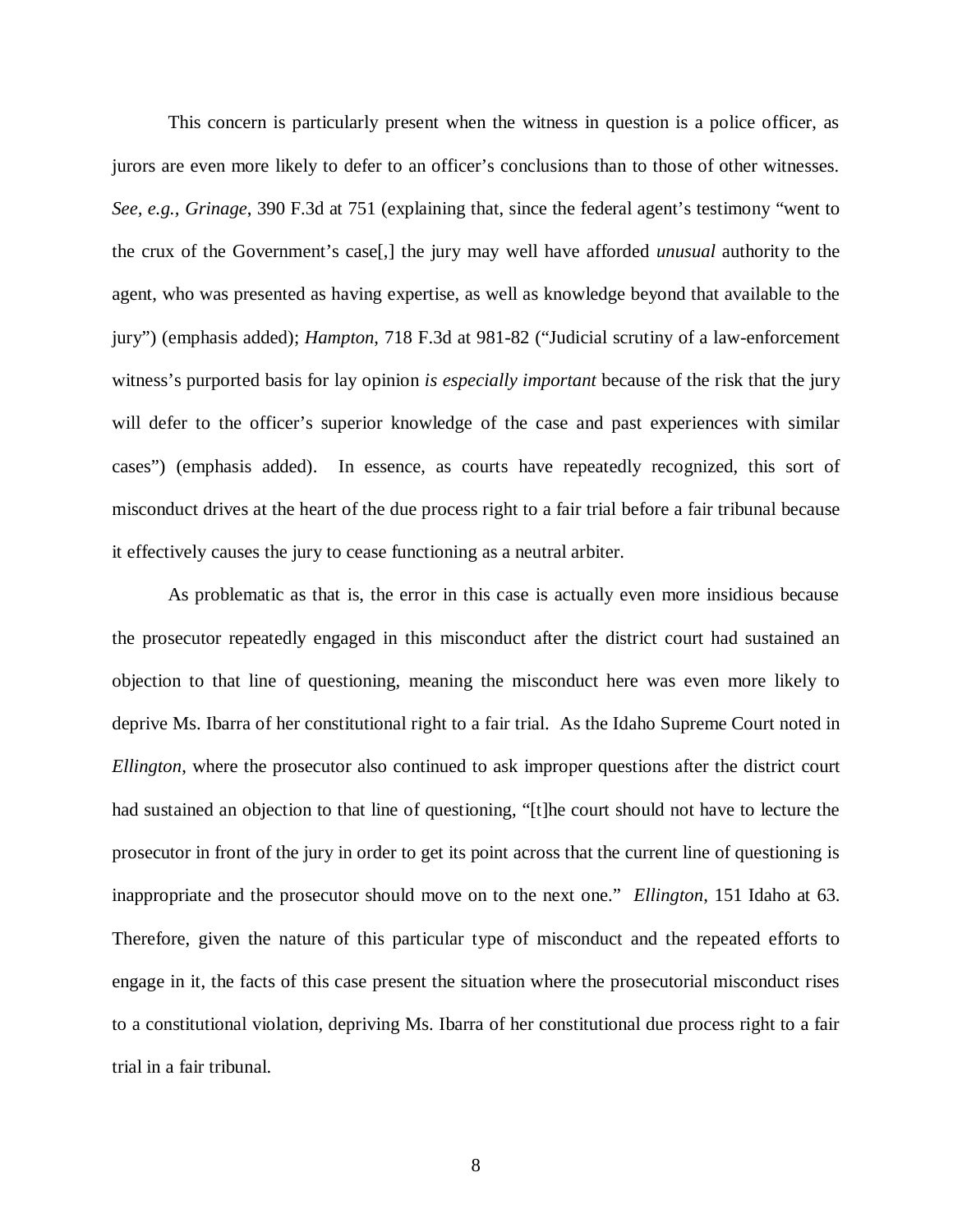### 2. The Prosecutor's Misconduct Is Clear From The Face Of The Record

Under the second prong of the *Perry* test, the transcript is eminently clear as to what questions the prosecutor asked of Officer Duke. (Tr., Vol.2, p.183, Ls.21-22, p.214, Ls.14-15, p.215, Ls.16-18.) Those questions are just as clearly improper. *See, e.g., Ellington*, 151 Idaho at 66; *Hester*, 114 Idaho at 696. Therefore, the error is clear from the record.

# 3. There Is A Reasonable Possibility The Prosecutor's Misconduct Affected The Outcome On The Firearm Charge

In regard to the third prong of *Perry*, the major problem with this sort of misconduct is that the jurors may disregard otherwise-reasonable doubts and simply adopt the improper opinion in their evaluation of the case instead. (*See* Section I(A)(1), *supra*.) As a result, several courts have indicated there is a reasonable possibility such an error would affect the outcome of the trial. *See, e.g., Vera*, 770 F.3d at 1243 (vacating a conviction under the federal plain error doctrine, which requires the same sort of showing of harm by the appellant); *Freeman*, 730 F.3d at 599-600 (holding that such misconduct was not harmless); *Hampton*, 718 F.3d at 984 (same); *Grinage*, 390 F.3d at 751-52 (same); *Johnson*, 119 Idaho at 859 (same).

This reasonable possibility is evident in Ms. Ibarra's case because there are several aspects of the firearm charge about which the jurors may have harbored reasonable doubts, particularly in regard to the elements of her knowledge of, and ability to control, the gun. For example, Officer Duke himself made numerous statements during the course of his encounter with Ms. Ibarra in which he expressed doubt as to her assertion that the gun was hers, and thus, of her knowledge of, and ability to control, the gun. (*See, e.g.,* Exhibit 20.) Rather, as he told her, he felt she was lying in order to try and protect the driver of the car. (*See* Exhibit 20.) Furthermore, the recording of Ms. Ibarra's testimony during the preliminary hearing in the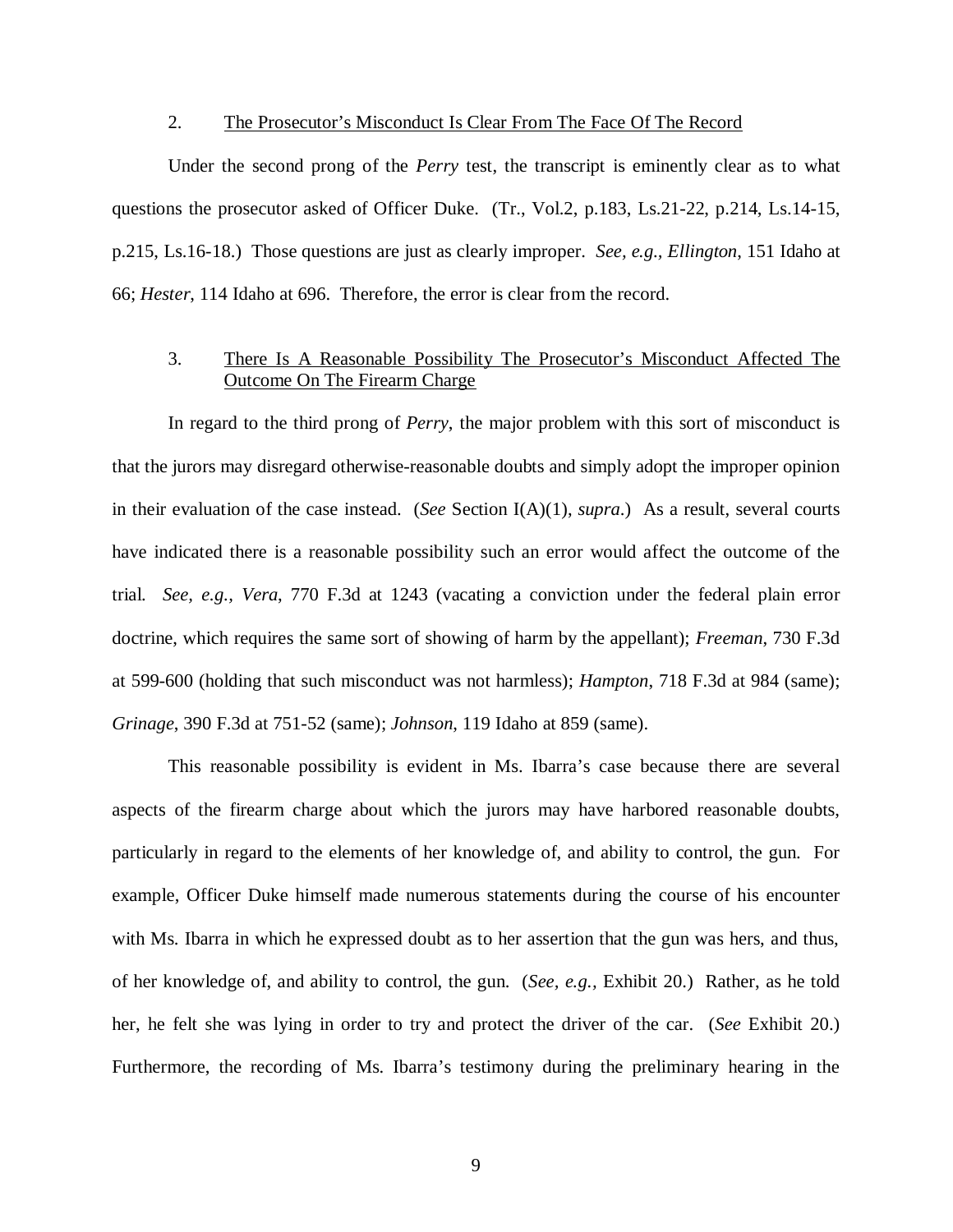driver's case reveals the prosecutor there thoroughly impeaching her assertion that she knew about the gun, demonstrating, for example, that she had no knowledge about the specifics of the gun, such as its maker, model, or magazine size. (*See* Exhibit 42.) The jurors could have easily harbored those same doubts about Ms. Ibarra's knowledge of, and ability to control, the gun, and based on those doubts, acquitted her of the firearm charge. There is, thus, a reasonable possibility that they abandoned those reasonable doubts and cleaved to the opinion the prosecutor expressly and improperly elicited from Officer Duke about the existence of those elements despite those reasonable doubts. Therefore, there is a reasonable possibility the prosecutor's repeated misconduct affected the outcome of the trial on the firearms charge.

As such, this Court should vacate Ms. Ibarra's conviction because the prosecutor's repeated misconduct constitutes fundamental error.

#### II.

# The District Court Erred By Admitting Propensity Evidence When The State Failed To Provide The Written Notice Required Under I.R.E. 404(b)

#### A. Relevant Facts

On the morning of the first day of trial, the prosecutor gave verbal notice to defense counsel of her intention to ask one of her witnesses about lab tests conducted on a pipe found in the car, which confirmed the presence of methamphetamine. (Tr., Vol.2, p.19, Ls.8-15, p.20, Ls.18-19.) The prosecutor argued that evidence was relevant to whether Ms. Ibarra knew the pipe was actually drug paraphernalia, but the prosecutor also noted that video from Officer Duke's body camera had recorded him asking Ms. Ibarra who owned "the meth pipe," and that she had responded that she did. (Tr., Vol.2, p.21, Ls.11-16; *see* Exhibit 20.)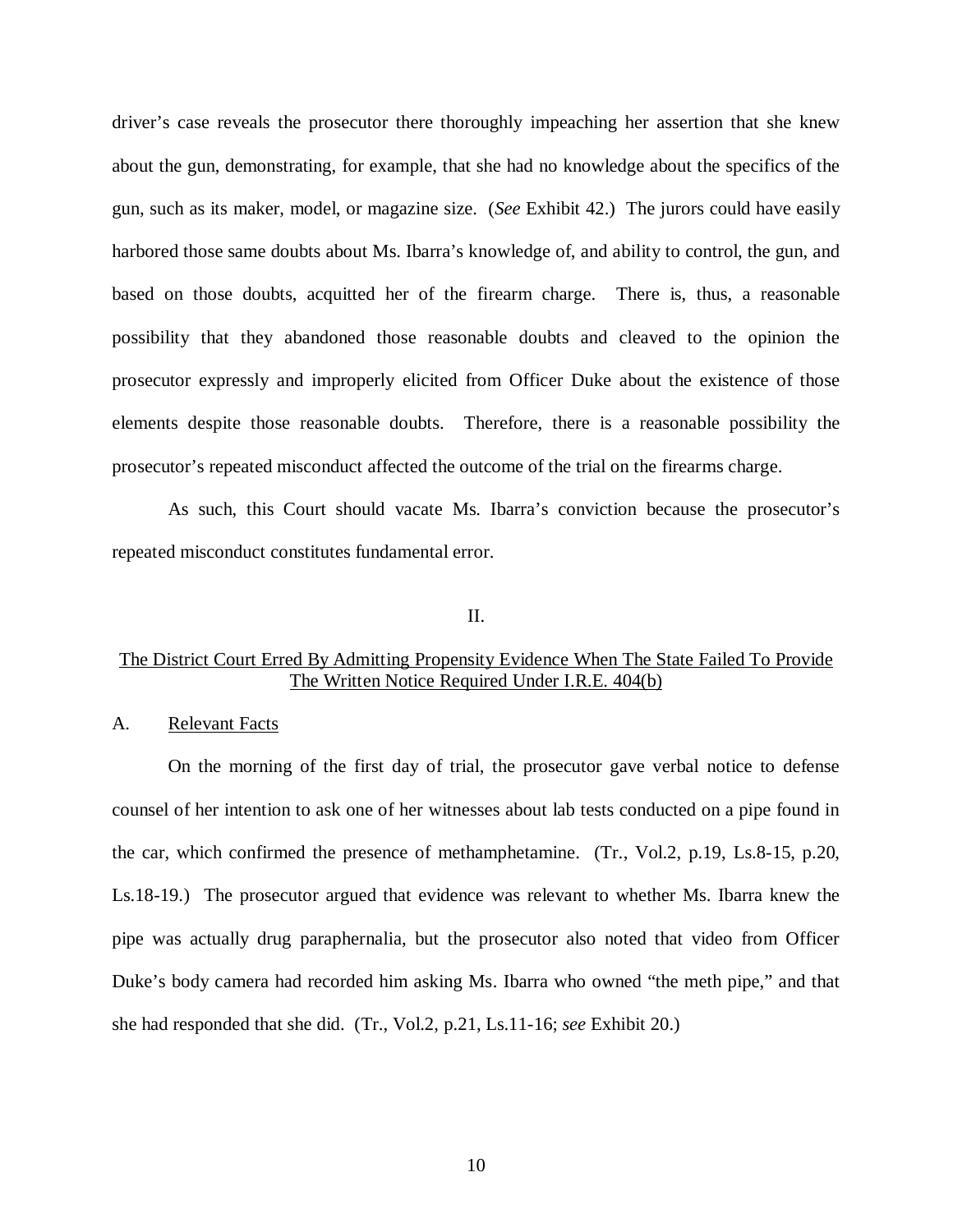Defense counsel objected to the State introducing evidence about those test results, arguing that such evidence spoke to an act with which Ms. Ibarra had not been charged (possession of methamphetamine), and therefore, that evidence was subject to the requirements of I.R.E. 404(b). (Tr., Vol.2, p.19, L.25 - p.20, L.5; *see generally* R., pp.7-10, 38-39 (the complaint and information identifying the charges in this case).) He argued that evidence was not admissible because the prosecutor had not provided written notice of her intent to admit that evidence as required by that rule. (Tr., Vol.2, p.20, Ls.8-22.) He also noted that "it's important for the Court to distinguish between my client admitting the pipe is a methamphetamine pipe and then now saying all right, we've tested it, and there's actually methamphetamine in it." (Tr., Vol.2, p.22, Ls.12-18.)

The district court did not discuss the notice requirements of I.R.E. 404(b) in ruling on that objection. (*See generally* Tr., Vol.2, p.22, L.19 - p.23, L.6.) Instead, it allowed the State to present testimony that the pipe had tested positive for "a controlled substance," but forbade it from identifying the substance as methamphetamine. (Tr., Vol.2, p.22, L.20 - p.23, L.5.)

## B. Standard Of Review

In reviewing the admission of propensity evidence, the Court conducts a two-prong analysis: "The first step was for the district court to determine whether the evidence met the requirements for admissibility under Rule 404(b), and the second step was for the court to decide under Rule 403 if the probative value of the evidence was substantially outweighed by the danger of unfair prejudice." *State v. Rawlings*, 159 Idaho 498, 505 (2015). The notice requirement is reviewed as part of the first prong since "[t]he evidence would not meet the admissibility requirements of Rule 404(b) unless the Prosecutor filed and served the Rule 404(b)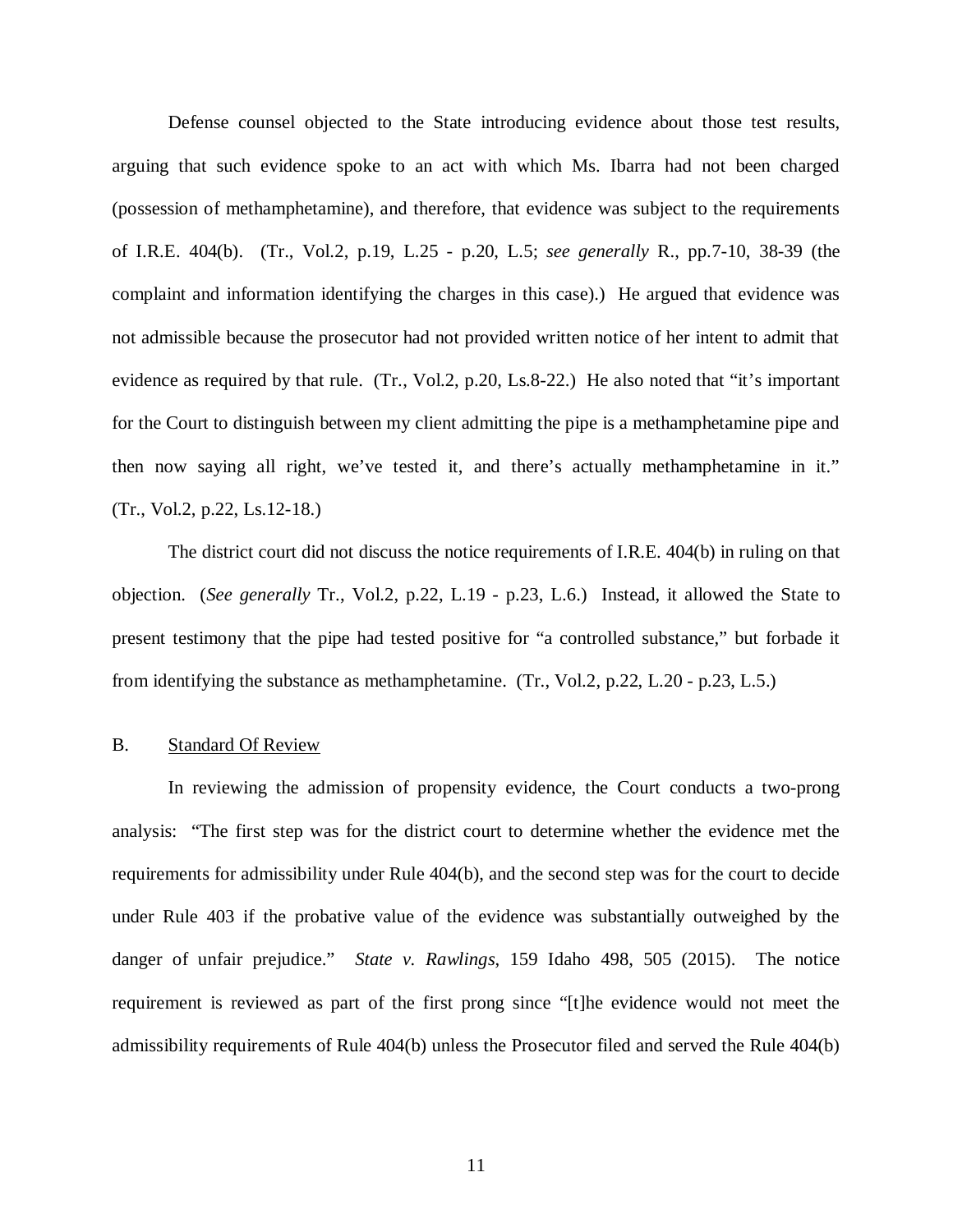notice reasonably in advance of trial." *Id*. The first prong is subject to free review. *State v. Sheldon*, 145 Idaho 225, 229 (2007).

## C. Since The State Did Not Provide The Required Written Notice, The Evidence Relating To The Tests On The Pipe Is Inadmissible In Any Form

The evidence of what the tests on the pipe revealed is properly subject to the requirements of I.R.E. 404(b) because uncharged possession of a controlled substance is an "other act" as contemplated by that rule. *See State v. Kralovec*, 161 Idaho 569, 574 (2017) (holding, while evaluating the application of I.R.E. 404(b), that other uncharged conduct occurring at the same time as the charged conduct "is only admissible if it meets the criteria established by the Idaho Rules of Evidence"). As a result, the prosecutor was required to provide written notice before any evidence relating to those test results would be admissible. *See, e.g., State v. Whitaker*, 152 Idaho 945, 950 (Ct. App. 2012) ("The notice requirement is mandatory and the failure to comply creates a bar to admission."). Since the prosecutor did not ever provide any written notice (*see generally* R.), no evidence about those tests should have been admitted.

This includes the generic reference to "a controlled substance" which the district court allowed. That generic reference still presents evidence of other uncharged conduct, namely, possession of a controlled substance. Therefore, that generic reference still has to be analyzed under I.R.E. 404(b). *See Kralovec*, 161 Idaho at 574. Under that rule, the generic reference is still inadmissible because the prosecutor did not provide the required written notice of her intent to present testimony about that other, uncharged act. *See Rawlings*, 159 Idaho at 505; *Whitaker*, 152 Idaho at 950. Thus, the district court's decision to allow that generic testimony in absence of the proper notice was error. Because the district court allowed the State to present improper propensity evidence, this Court should vacate Ms. Ibarra's convictions.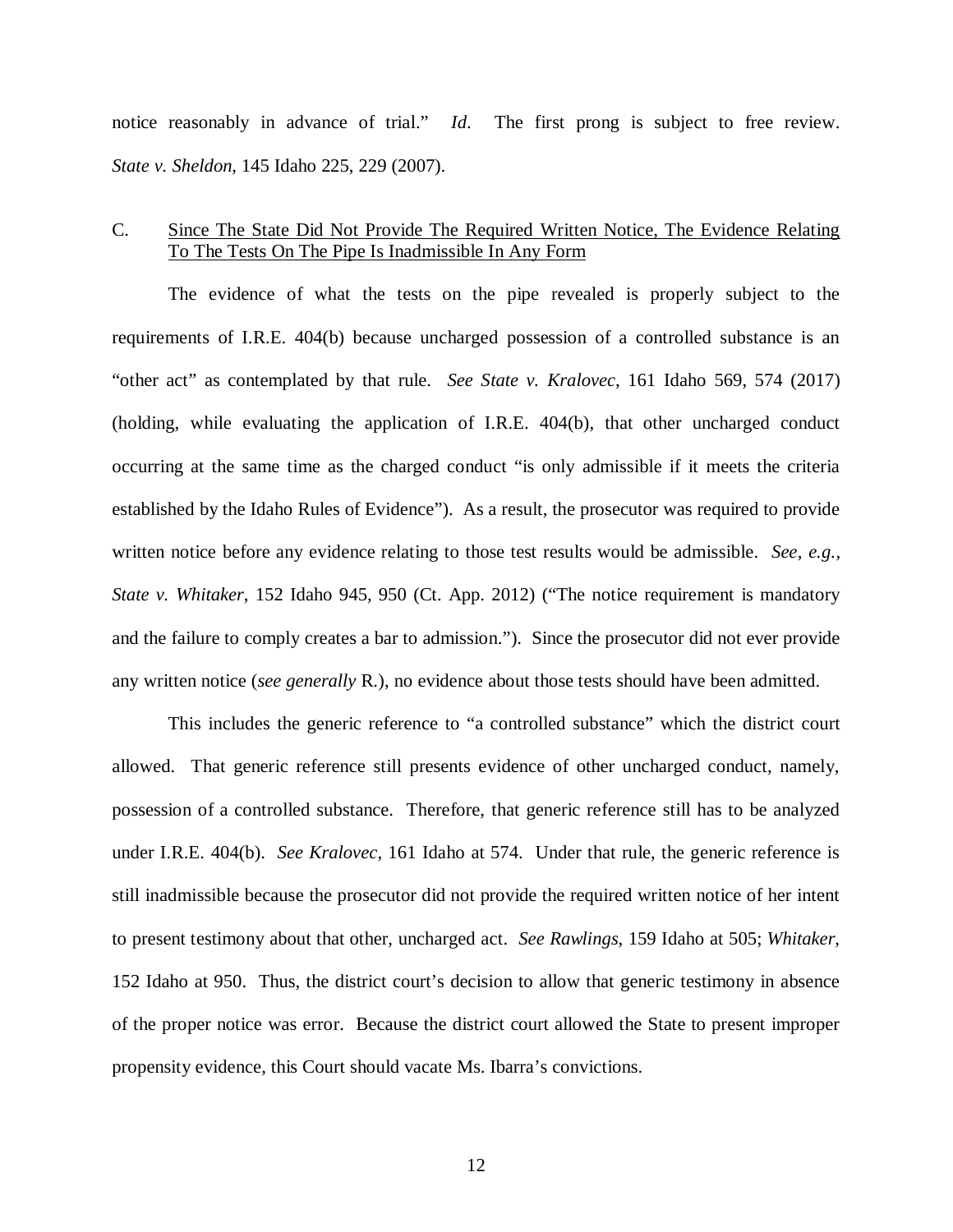## The District Court Abused Its Discretion By Ordering Restitution Which Was Solely Based On The Prosecutor's Unsworn Statement, Not On Sufficient Evidence

#### A. Relevant Facts

At the sentencing hearing, the State made an initial request for restitution pursuant to I.C. § 37-2732(k). (Tr., Vol.1, p.101, Ls.14-21.) The district court deferred its ruling on that issue because "the State needs to submit an affidavit in support of the lab [costs] and also an affidavit in support of the -- the requested costs of prosecution" for its consideration. (Tr., Vol.1, p.120, Ls.15-21.) The district court also informed Ms. Ibarra of her right to object to the State's restitution request. (Tr., Vol.1, p.125, Ls.16-18.)

Thereafter, the State filed a motion for restitution. (R., p.79.) In regard to its claim for \$3,697.50 as costs of prosecution, it attached a fill-in-the-blank-style form prepared by the prosecutor claiming restitution for 25.5 hours of work at a pay rate of \$145 per hour. (R., p.82.) That statement was not certified as accurate, nor was it notarized. (*See generally* R., p.82.) Nevertheless, the district court granted that restitution request without a hearing. (R., pp.85-87.)

#### B. Standard Of Review

The awarding of restitution under I.C. § 37-2732(k) is discretionary. *State v. Nelson*, 161 Idaho 692, 695 (2017); *State v. Cunningham*, 161 Idaho 698, 700 (2017). As such, the appellate courts evaluate whether the district court properly perceived the issue as one of discretion; whether it acted within the outer bounds of that discretion and consistent with the relevant legal standards; and whether it reached its discretion in an exercise of reason. *Id*.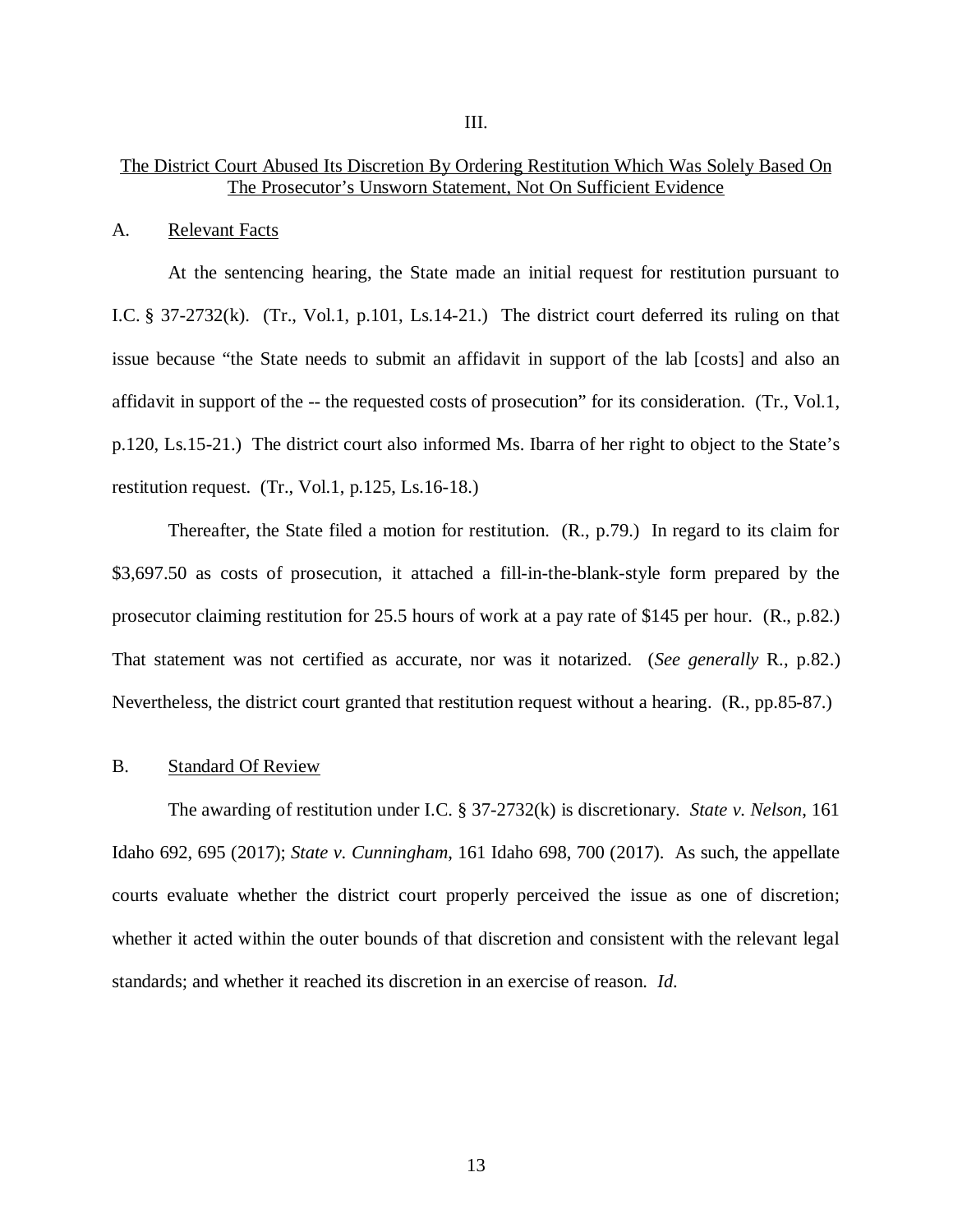# C. The Prosecutor's Unsworn Statement Does Not Constitute Sufficient Evidence Upon Which The Restitution Award Could Be Based

In order for a restitution award under I.C.  $\S$  37-2732(k) to be a proper exercise of discretion under the second and third prongs of the applicable test, the award must be based upon the preponderance of the evidence, and the prosecutor bears the burden of proof. *See Nelson*, 161 Idaho at 695; *Cunningham*, 161 Idaho at 700. In both *Nelson* and *Cunningham*, the Idaho Supreme Court held that unsworn representations made by the prosecutor do not constitute substantial evidence upon which such restitution awards can be based. *Nelson*, 161 Idaho at 696-97; *Cunningham*, 161 Idaho at 701-02.[6](#page-19-0) Just like the restitution awards in *Nelson* and *Cunningham*, the restitution award for the prosecutor's time in this case is based solely on an unsworn, "boilerplate, fill-in-the-blank-style form" filled out by the prosecutor. (*See* R., p.82; *see generally* R., pp.79-82.) Therefore, just as in *Nelson* and *Cunningham*, the restitution order is not supported by sufficient evidence.

For example, there is no evidence supporting the claim for 25.5 hours worked on this case. There is no itemization or description of the tasks performed, nor is there any indication of when they were undertaken. *See, e.g., Cunningham*, 161 Idaho at 701 (noting the lack of such facts); *compare State v. Weaver*, 158 Idaho 167, 170-71 (Ct. App. 2014) (affirming an award of restitution where evidence of such facts was presented). The lack of that sort of evidence is particularly troubling here since the drug charges were consolidated with the firearm charge, and the applicable statute does not authorize the district court to award restitution for the time spent on the firearm charge. *See* I.C. § 37-2732(k). Therefore, if some of the claimed time was

<span id="page-19-0"></span><sup>&</sup>lt;sup>6</sup> The sentencing hearing, at which the prosecutor made her initial request for restitution, was held on February 28, 2017, the day after the opinions in *Nelson* and *Cunningham* were issued. (*See* Tr., Vol.1, p.73, L.2.)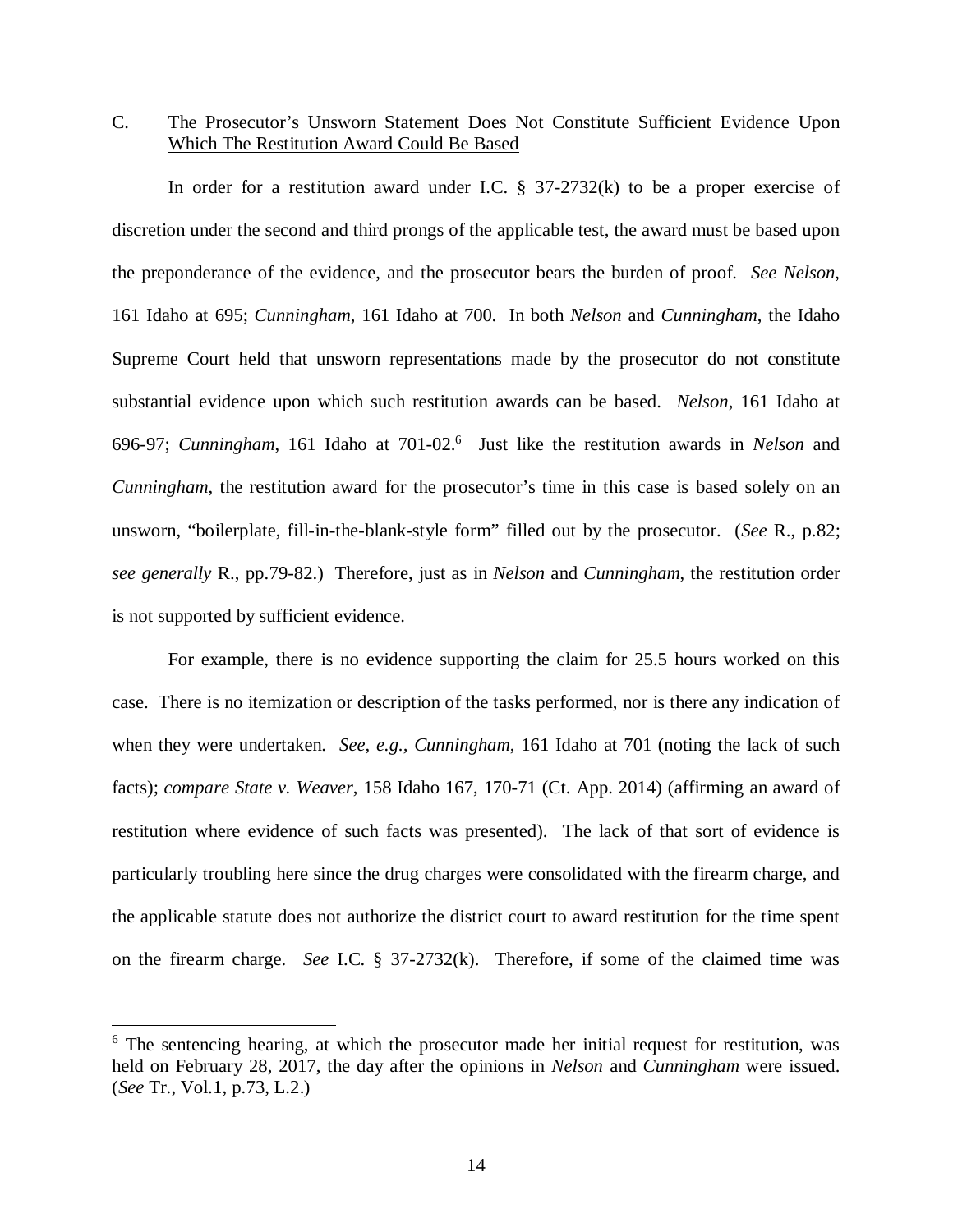actually focused on prosecuting the firearm charge, restitution for that time would be improper. *See Nelson*, 161 Idaho at 695 (noting a similar problem existed in that case, where the restitution award could have included restitution for time spent in a mistrial, on charges resulting in an acquittal, or on efforts solely directed at a co-defendant).

Similarly, there is no evidence supporting the rate of pay being \$145 per hour. As the Idaho Supreme Court explained in *Nelson* and *Cunningham*, I.C. § 37-2732(k) only allows restitution for expenses "actually incurred"; it "does not permit restitution awards for what is 'reasonable.'" *Nelson*, 161 Idaho at 697; *Cunningham*, 161 Idaho at 702. There is no evidence indicating that the State actually pays this prosecutor \$145 per hour, and so, that figure would not represent its actual loss. In fact, it is highly unlikely that the \$145-per-hour figure is accurate in that regard, as that would result in this prosecutor having an annual salary of approximately \$301,600, which is more than double that of the governor or any judge or justice in the State of Idaho. *See* Transparent Idaho, Idaho State Controller, http://transparent.idaho.gov/Pages/ transhome.aspx (last accessed October 4, 2017). Thus, the restitution award in this case actually appears to be for [un]reasonable, rather than actual, losses.

Therefore, for the same reasons the restitution awards in *Nelson* and *Cunningham* were not supported by substantial evidence, the restitution award in this case was not supported by sufficient evidence. As such, the district court abused its discretion by awarding that restitution and this Court should vacate those portions of the restitution order.

Since the district court expressly told the State it needed to present evidence to support its restitution request and the State still failed to meet its burden in that regard, remanding this case to give the State a second bite at the proverbial apple would be improper. *See Nelson*, 161 Idaho at 697 (refusing to remand the case because there, the State had been afforded two opportunities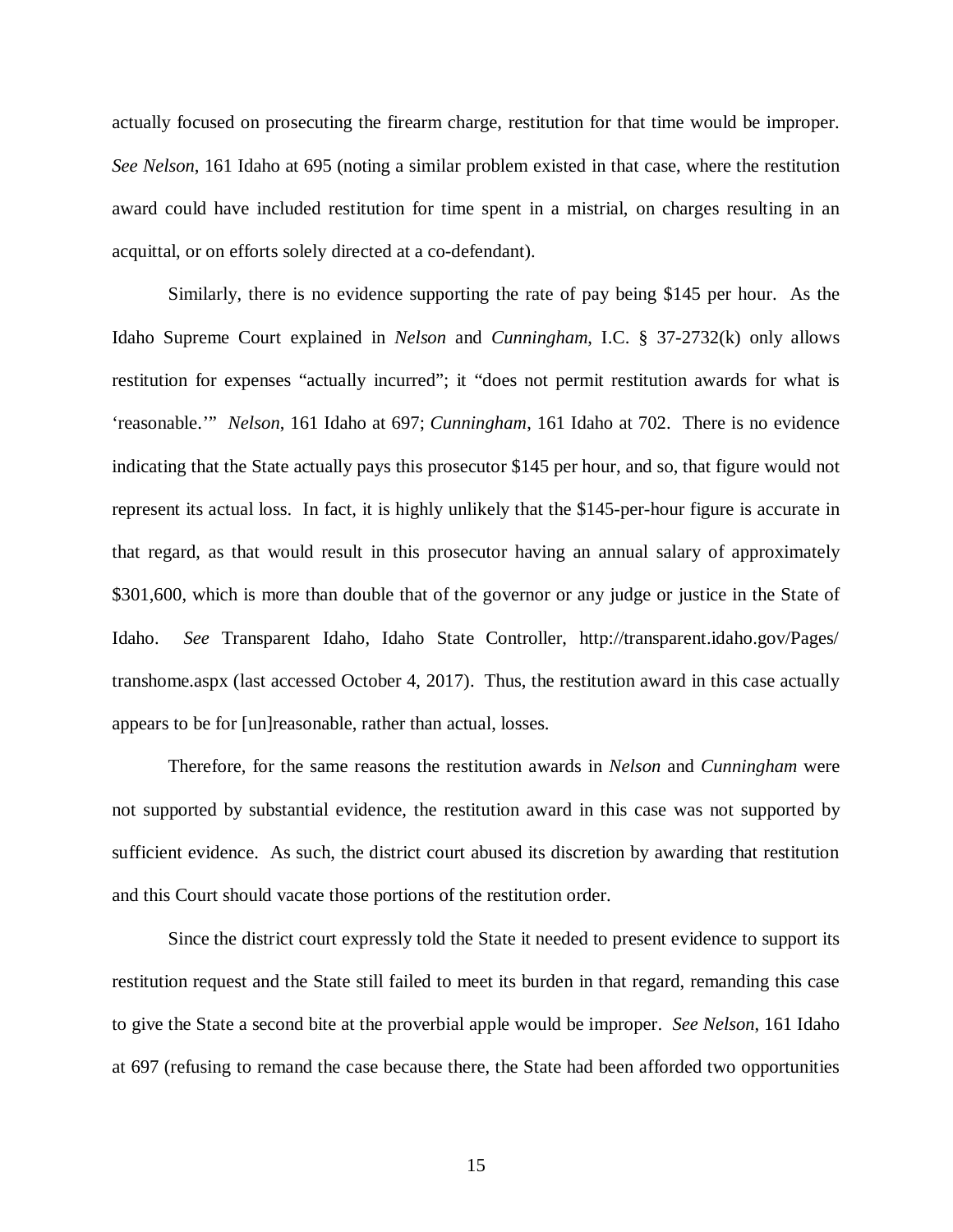to provide sufficient evidence and failed to carry its burden); *but see Cunningham*, 161 Idaho 702 (remanding the case after finding the restitution award was not supported by sufficient evidence). Rather, this Court should simply vacate those portions of the restitution award which are not supported by sufficient evidence. *State v. McNeil*, 158 Idaho 280, 286 (Ct. App. 2014).

### **CONCLUSION**

Ms. Ibarra respectfully requests this Court vacate her judgments of conviction and remand these cases for a new trial. Alternatively, she respectfully requests this Court vacate the portions of the restitution award which are not supported by sufficient evidence.

DATED this 16<sup>th</sup> day of October, 2017.

 $/s/$ 

BRIAN R. DICKSON Deputy State Appellate Public Defender